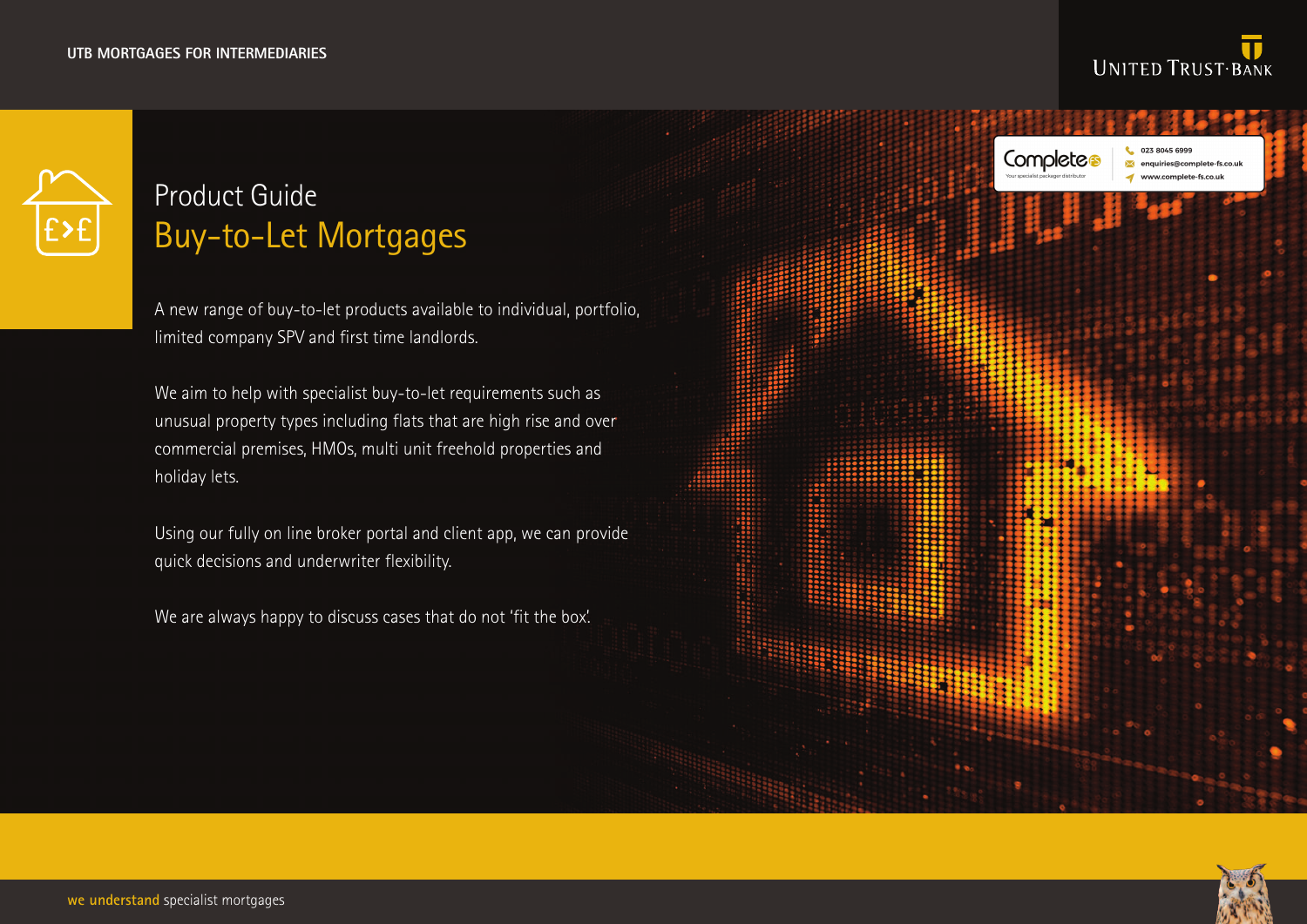|                                                                                                                                       |                    | <b>STANDARD RANGE</b>                         |        | <b>SPECIALIST RANGE</b>                  |        | <b>NON-STANDARD RANGE</b>                          |        |                |
|---------------------------------------------------------------------------------------------------------------------------------------|--------------------|-----------------------------------------------|--------|------------------------------------------|--------|----------------------------------------------------|--------|----------------|
| <b>ERCs</b>                                                                                                                           | <b>MAX LTV</b>     | 2 YEAR                                        | 5 YEAR | 2 YEAR                                   | 5 YEAR | 2 YEAR                                             | 5 YEAR | Loan size      |
| 2 YEAR FIXED Years 1-2 2/1%<br>5 YEAR FIXED Years 1-5 5/4/3/2/1%                                                                      | 65%                | 3.54%                                         | 3.74%  | 3.54%                                    | 3.74%  | 4.64%                                              | 4.74%  | £50k - £1.0m   |
|                                                                                                                                       | 70%                | 3.54%                                         | 3.74%  | 3.64%                                    | 3.84%  | 4.74%                                              | 4.84%  | $E50k - E1.0m$ |
|                                                                                                                                       | 75%                | 3.54%                                         | 3.74%  | 3.84%                                    | 4.04%  | 5.04%                                              | 5.14%  | £50k - £1.0m   |
| <b>RENT COVER RATIOS</b>                                                                                                              | 80%                | 4.24%                                         | 4.44%  | 4.54%                                    | 4.74%  | N/A                                                | N/A    | £50k - £500k   |
| High Rate<br><b>Basic Rate</b><br>125%<br>140%<br>130%<br>Ltd SPV<br>Combined<br>125%                                                 | REVERSIONARY RATES | BBR +4.50%*                                   |        | BBR +5.00%*                              |        | BBR +5.25%*                                        |        |                |
|                                                                                                                                       | PRODUCT FEE        | 1.50%                                         |        | 2.00%                                    |        | 2.00%                                              |        |                |
|                                                                                                                                       | PROPERTY TYPES     |                                               |        |                                          |        |                                                    |        |                |
| <b>RENT COVER RATES</b><br>2 YEAR FIXED - Higher of:<br>$\bullet$ Initial pay rate + 2% or 5.50%<br>5 YEAR FIXED - Initial pay rate % | Single dwelling    | Private and ex LA or<br>standard construction |        | Holiday lets of standard<br>construction |        | Non standard construction<br>(contact for details) |        |                |
|                                                                                                                                       | <b>HMOs</b>        | N/A                                           |        | Up to six lettable rooms                 |        | Up to ten lettable rooms                           |        |                |
|                                                                                                                                       | <b>MUBs</b>        | N/A                                           |        | Up to six units                          |        | Up to ten units                                    |        |                |
|                                                                                                                                       | Flats              | See following page                            |        |                                          |        |                                                    |        |                |



\*Follow the BoE rate at the stated margin, down to a minimum of 0.5%